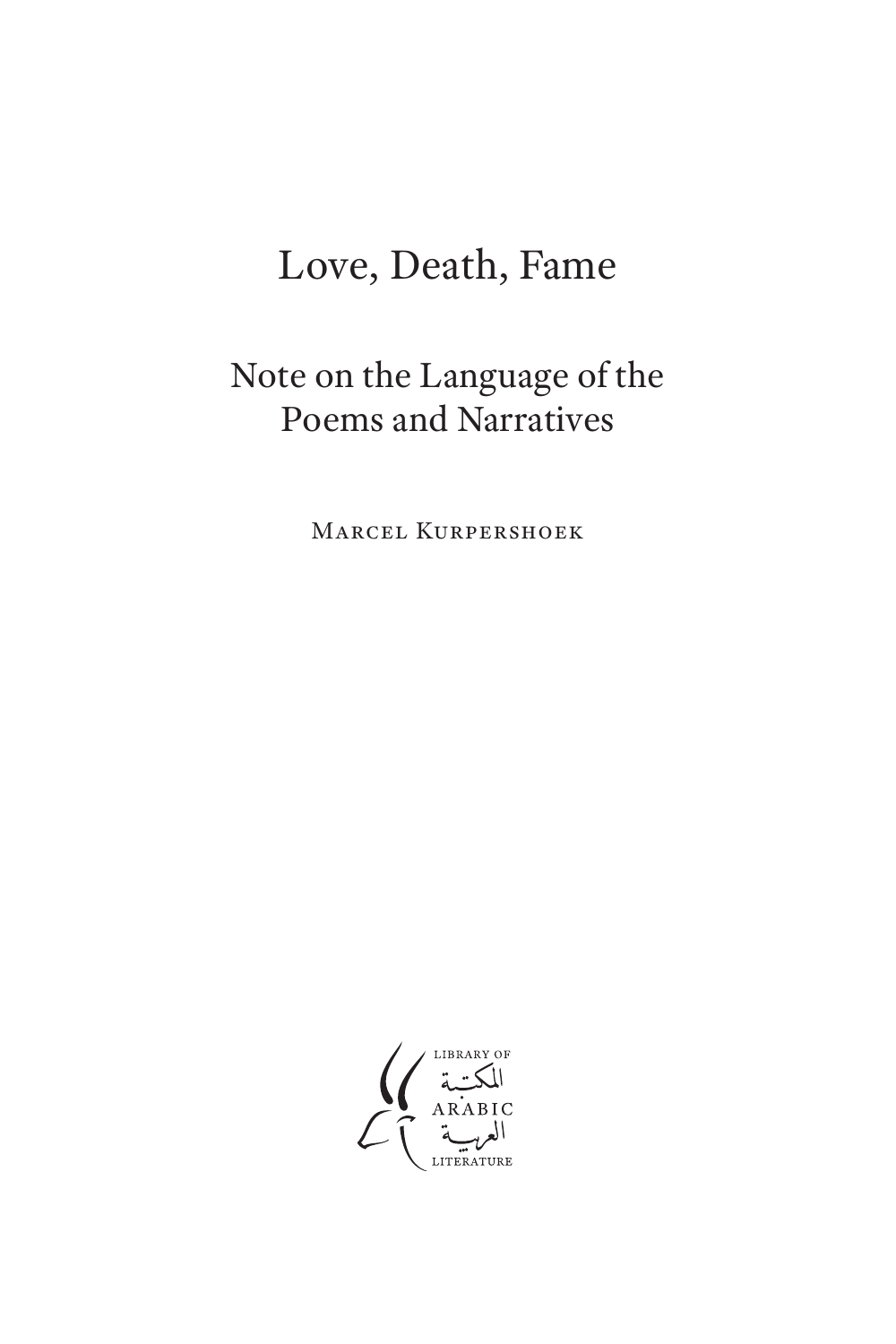The few aspects highlighted below should be read with a caveat. They are not meant as an introduction to the linguistics of Emirati Arabic, whether in this volume's seventeenth-century poetry or the twentieth-century narratives, but as a sampling of some of the features wherein these texts differ markedly from the Najdī Arabic of the Library of Arabic Literature volumes *Arabian Satire* and *Arabian Romantic*. Therefore, the examples given below are solely meant as illustrative of these differences, and by no means as a systematic overview. The edition of the poetry does not give variant wordings in the manuscripts nor information about often different notation of identical lines in different manuscripts, though these may yield interesting material for linguistic analysis. Similarly, the text of the narratives represents a selection, agreed with the volume's reviewer Sultan Alameemi, from numerous versions. In sum, these remarks are the editor-translator's subjective choice of some of the language aspects that happened to catch his attention from the perspective of his work on the Library of Arabic Literature's previous volumes of Najdī poetry.

## **Language of the poetry**

#### *Consonants*

Perhaps the best known feature of Arabian Gulf dialects is the pronunciation of the *jīm* as *yāʾ*: *rīl* for CA *rijl* ("foot"); *yawād* for *jawād* ("bucket," §9.3); *yūniyyah* for *jūniyyah*, ("sack cloth"); *ʿiyālā* for *ʿijālā* (CA *ʿajlān* pl. *ʿajālā*, "quick, fast," §6.3); *ayīb* for *ajīb*, "I bring"; *yād* for *jād*, "to be generous"; *yā* for *jā* (CA *jaʾa*), "he came"; *yūh*, "they came to him"; *yidīd* for *jidīd*, "new"; *yimīl* for *jimīl*, "beautiful"; *yibal* (CA *jabal*, "mountain"); *inhay*, "go!"; *nāhī*, "going away" (CA *nahaja*, "to enter upon a road"); *yarhā* for *jarrahā*, "he drew, pulled it out"; *wiyh* pl. *wyūh*, "face" (CA *wajh*), *wi-twāyah w-yāh*, "he greeted him" (CA *tawājaha*); *w-hayyar mirrah*, "he resolutely kept going, riding through the midday heat" (CA *hajjara*, "to go, travel at the time of the midday heat"); *arḍ niyībah*, "noble earth, land" (CA *najīb*, "noble").

CA *qāf* (Najdī *g* or affricated *ǵ*) is frequently pronounced as *jīm*. CA *qidwah* pl. *qidā*, "right direction, guidance" corresponds to Emirati *jidā*, "towards, in the direction of," *jidākum*, "towards you"; *jādī*, "direction"; *yjādī bi-t-tifag*, "he takes aim with the gun"<sup>1</sup> (Najdī *ǵidā* and the adjective *ǵādī*, "sensible, reasonable"); *injilāb* for *ingilāb* (CA *inqilāb*, "change, transformation"); *shirājī* for *shargī*/*sharqī* ("eastern," §1.3); *jiḥim* for *gaḥam*, "to get down from, jump off " (CA *iqtaḥama*, "to plunge, rush"); *jiddāmhum*

<sup>1</sup> Al-Maṭrūshī, *al-Lahjah al-Imārātiyyah*, 94.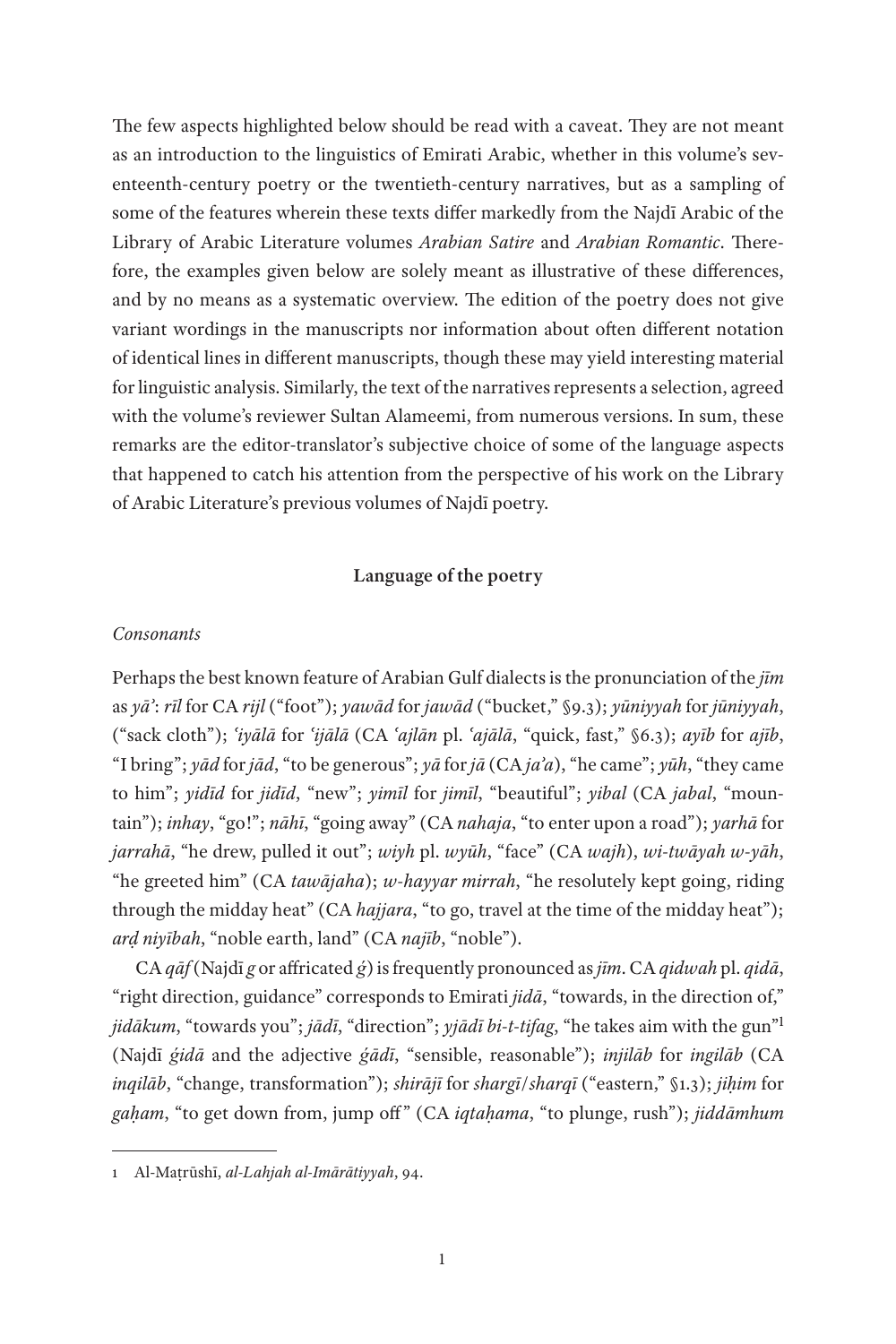for *giddāmhum*, "in front of them" (CA *quddāma*, "in front of "); *lijīh*, "he found him," *lijū al-bēt*, "they found the house" (CA *laqiya*); *jilīl* for *gilīl* (CA *qalīl*, "little, few"); *thijīl* (CA *thaqīl*, "heavy"); *jīl* for *gīl*, "poetry" (CA *qīla* pass. of *qāla*, "to say"); *mā tlīj imirrah*, "it is absolutely inappropriate" from *tilig* (CA *lāqa*, "to befit, be proper");<sup>1</sup> *firīj*, "(tribal) group" (CA *farīq*); *ṭirīj* for *ṭirīg* (CA *ṭarīq*, "road, way"). Occasionally, this *jīm* morphs into *yāʾ*: *jassam* from *gassam* (CA *qassam*, "to divide") becomes *yassam*; 2 and *w-intiyal* [. . .] *w-yāyīn niyal* from *w-intigal* [. . .] *w-jāyyīn nigal* (CA *naqala*, "to move, move away").3 The *qāf*/*gāf* may also be pronounced as a soft *kāf* (گ(. In the MSS the CA particle *qad*, in Najd *ǵid*, which indicates the termination of an action, is often written as *kid*/*čid*. 4

The *kāf* may be pronounced as an affricate *č*: in the stories *kazz* ("to halt, stop" e.g., a mount, *w-čazzat an-nāgah*, "the she-camel halted"; *čazz yalīn yatah*, "he halted until she had come to him") is written as *čazz* ( ّ .(چز

In written notation there are no hard and fast rules for all cases. In the editions and the MSS variants occur: in MSS *jīm*, *qāf*, and *kāf* may be written according to the CA notation. The Arabic text of this edition's narratives is written in conformity with the rendering of the selections in the editions of Alameemi and Thānī.<sup>5</sup>

5 The Arabic notation of Alameemi and Thānī differs in many respects. In Thānī's notation of the narratives the affricate  $k\bar{a}f$ , like the affricate  $q\bar{a}f$ , is occasionally written as  $j\bar{t}m$  ( $\tau$ ), e.g. Danj for Dank (currently in Oman, an oasis associated with Ibn Ẓāhir's early life), see p. xiii; *simaj* for *simak*, "fish"; *flān yibāj*, "so-and-so wants you (fem. sg.), asks you to come to him," whereas Alameemi uses *kāf* and preceding vowel, *kasrah*, to mark the feminine singular suffix pronoun. Alameemi's text is fully vocalized, whereas Thānī is sparing in his notation of short vowels. The Arabic text of this edition follows their respective notation in the selections from their works.

<sup>1</sup> In the Emirates *imirrah* means "absolutely." "In Bahrain it is *marra* in this sense. In Oman it is *barr*, "at all," and an equally possible alternative: *il-barr* (communication of Professor Clive Holes and see Holes, *Glossary*, 494).

<sup>2</sup> Holes, *Glossary*, 55.

<sup>3</sup> Alameemi, *Ibn Ẓāhir*, 222.

<sup>4</sup> Holes, *Dialect*, 3:19, 100. As with *qad*, the presence of features that suggest classical influence instead of the vernacular option can be misleading. For instance, *illadhī* (CA *alladhī*) instead of *illi* ("who, which") is "authentic dialectal" and of frequent occurrence in the poems, see Holes, *Dialect*, 3:93, 388; *gad*/*jid*/*chid* have manifold forms and functions, and the functions differ with geography just as much as the forms do; *gad*, for example, in southern Najd and the Omani desert borders is bascially no more than an introductory particle for nominal sentences (communication of Clive Holes).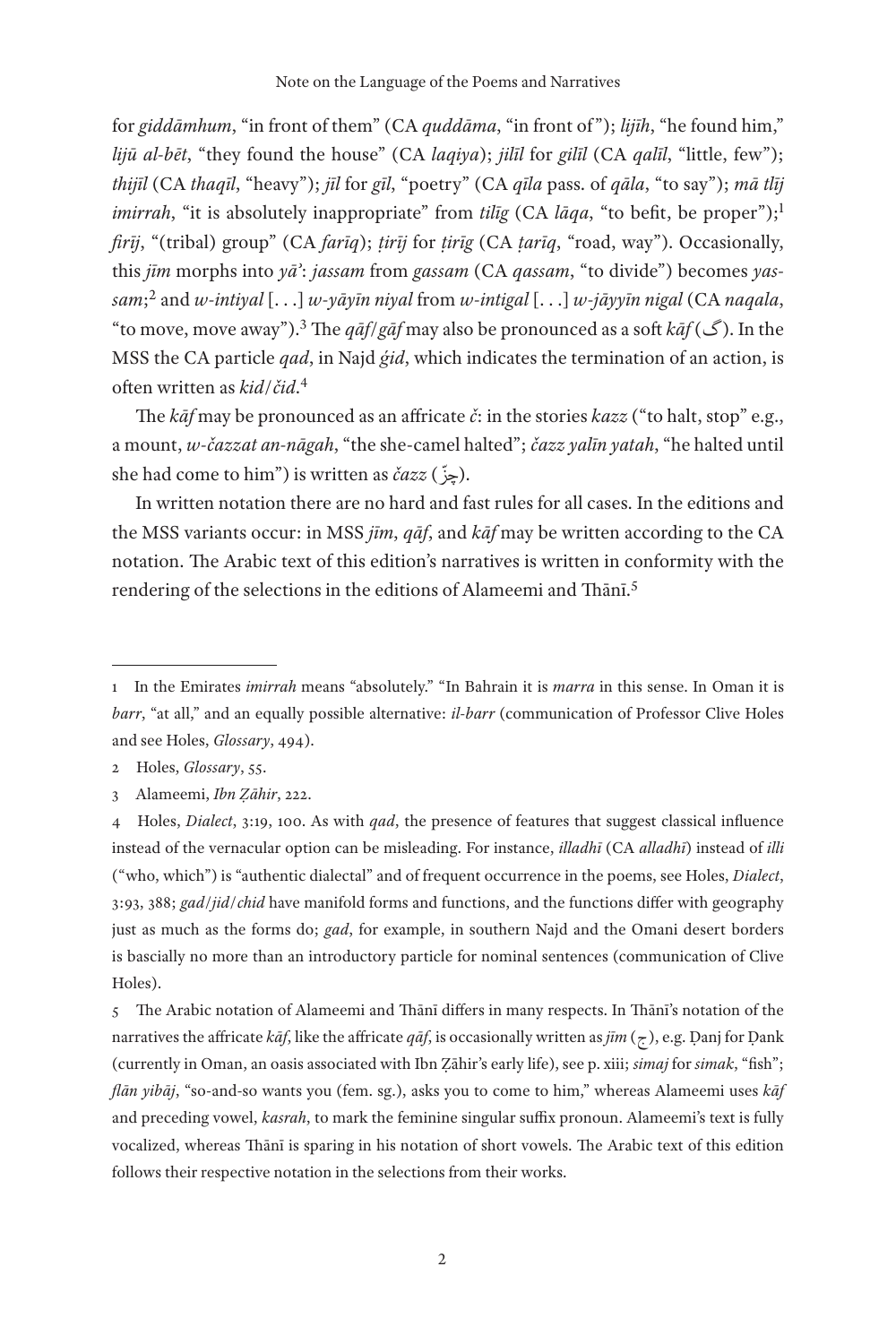## *Vowels*

The Emirati pronunciation tends towards *–i* even where in Najd guttural consonants or consonants in contiguity with gutturals or sonorants would take *–a*. 1 E.g. *ʿilīl* for *ʿalīl* ("ill," §8.39); *khibīth* for *khabīth* ("mean, evil"); *ghirīr* for *gharīr* ("inexperienced, ingenuous"); *tiʿannā* for *taʿannā* ("to head for," §§2.17, 12.22); *ʿifā* for *ʿafā* (CA *iʿfāʾ*, "exemption," here "from hard work in order to rest and gain strength" §12.23); *ʿiṭāk* for *ʿaṭāk* (CA *ʾaʿṭāk*, "he gave you"); *ghizāl* for *ghazāl* ("gazelle"); *ghidīr* for *ghadīr* ("pool of water"); *ghidat* for *ghadat* (§10.22); *ḥiwāw* for *ḥawaw* ("they collected, rounded up," §11.11); *khishāyish* for *khashāyish* ("inferior quality dates," 12.19); *ṭirā* for *ṭarā* (CA *taraʾa*, "to occur, mention, think of "); *diʿūhā* for *daʿūhā* ("they called her").

## *Diphthongs*

In Emirati usage the diphthong *aw* goes to the mid back long vowel  $\bar{o}$  (as is the case in Najd) and is then raised to the high back long vowel *ū*; in parallel to this, *-ay* goes to the mid front long vowel  $\bar{e}$  and is then raised to the high front long vowel  $\bar{\iota}^2$  Examples are: *ḥūl* for *ḥōl* (CA *ḥawl*, "year"); *dūmin* for *dōmin* (CA *dawman*, "constantly, always," §7.18); *mūg* for *mōg* ("eyes," §3.9); *shūr* for *shōr* ("counsel"); *ʿīrāt* for Najdī *ʿērāt* (CA *ʿayrān*, "hardened camel resembling the onager, *ʿayr*); *ghīm* for *ghēm* (CA *ghaym*, "clouds" §11.27); *rīt* for *rēt* (CA *raʾā*, "to see"); *mīl* for *mēl* ("needle used for applying kohl" §8.3); *ghībāt* for *ghēbāt* ("absences," §5.38); *sīl* for *sēl* (CA *sayl*, "flood, torrent"); *kīf* for *kēf* (CA *kayfa*, "how"); *gifīt* for *gifēt* (CA *qafā*, "to turn one's back, go away"); *ṣāfīt* for *ṣāfēt* ("I humored, behaved nicely towards"); *wīsh* for *wēsh* (*wa-ayy shayʾ*, "what"); *shidāgīh* for *shidāgēh* (dual form, "both his jaws," CA *shidq*); *minkibīh* for *minkibēh* ("both his shoulders," §10.61). In the Arabic text CA *ḥawl* ("year") might be written as both *ḥōl* and *ḥūl*.

<sup>1</sup> See Holes, *Dialect*, 3:66. Difference in voweling in editions "points to an unpredictable variability, perhaps as a sign of ongoing change, between two separate and different realizations" (communication of Clive Holes). In Alameemi's edition, which here has mostly been followed, the narratives have been fully voweled, and the poetry only sparingly. Other editions, dictionaries, collections of proverbs, and editions of other Emirati poetry listed in the bibliography have been consulted for this edition.

<sup>2</sup> Communication of Clive Holes; see also Holes, *Dialect*, 3:67–68.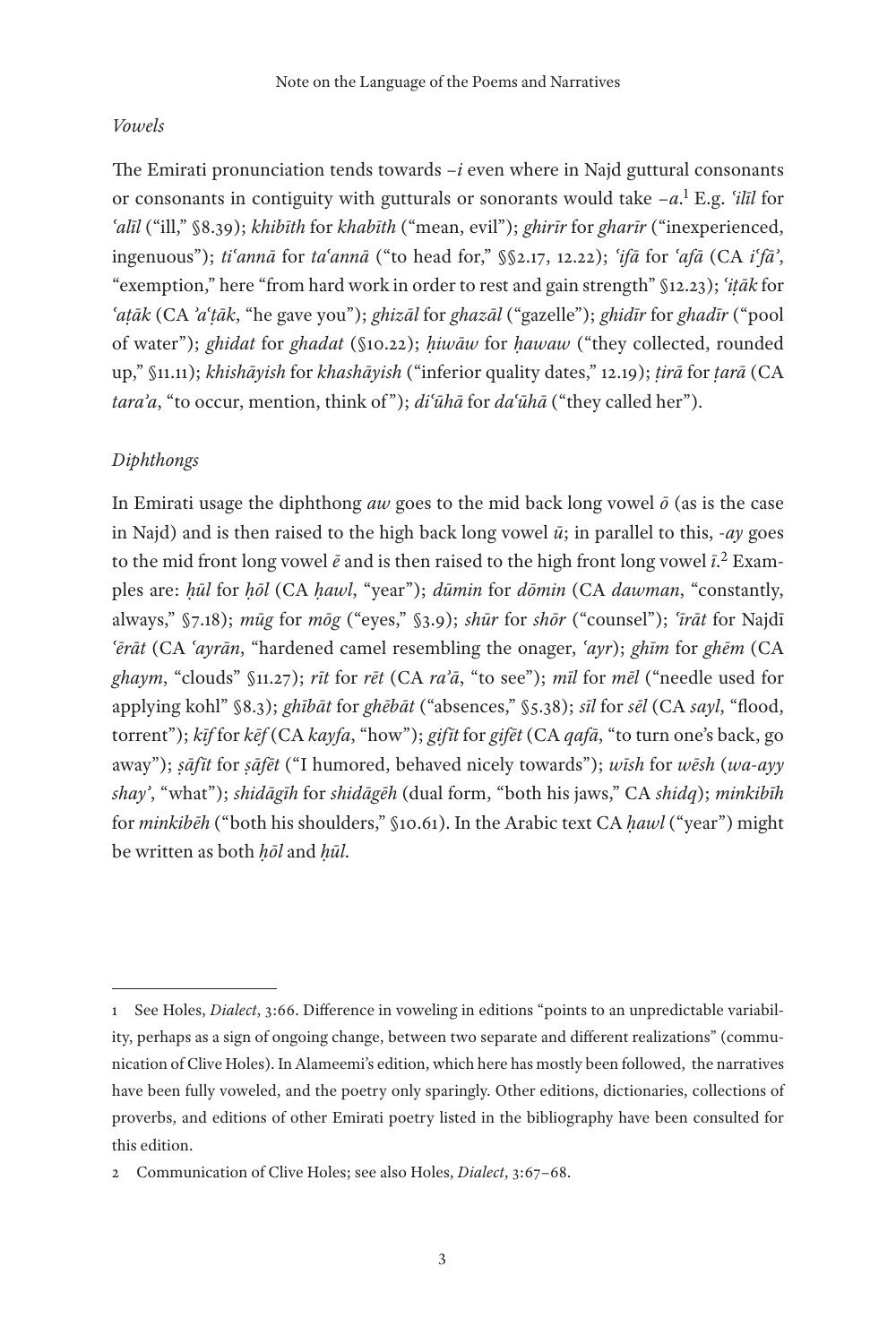## *Definite article*

The definite article *al-* is generally *l-*: not *al-anʿām* but *l-anʿām*. 1 Nunation, the adding of a final *nūn* to mark a word as indefinite, is of regular occurrence, often to bring the line in conformity with the requirements of the meter. In §3.15 it is even found attached to the particle *kēf* (CA kayfa) "how:" *w-kēfin*.

#### *Conjunctions and particles*

The CA conjunction *idhā*, "when, if" may occur in this form in the MSS or in the dialect forms: *idhā*, *lī*, *ilī*, *īlī*, *lā*, *ilā*; 2 also *ilā min*, *w-īlā*, *ilēn*, *lēn*. In the poems one also finds: *īlāh* (for *idhā bih*, "and see, there he, it"); *w-īlan kannah ḥāṭṭinhā sāʿah*, "and see, lo and behold, it was as if he had put it there just now"; *lālin* (CA *idhā* or *idhā lam*); *ilan*, *ilān*, *yīlan*, *īlan* (CA *ilā an*); *w-lan* (CA *wa-in*, "if "); *in čān*; *ilinnah* (CA *bi-annah*, "that he," §8.45); *illā* "there is no" (§8.48); *lō* "or."3

## Hamzah

As in other dialects, the CA *hamzah* has generally disappeared. As a non-radical consonant it left without trace. As radical consonant it developed and brought about changes in various ways.4

4 Holes, *Dialect*, 3:56–58.

<sup>1</sup> Holes, *Dialect*, 3:103.

<sup>2</sup> Alameemi, *Al-Māyidī ibn Ẓāhir*, 323; Holes, *Dialect*, 3:403.

<sup>3</sup> Holes, *Dialect*, 3:371, 373. Density of conjunctions and particles adds to the various ways in which individual verses can be understood. This also goes for Emirati students of the poet who acknowledge the difficulties and the uncertainty of many interpretations, whether because of loss of quality in the course of oral transmission or due to the inherent challenges of interpreting early Nabatī poetry in view of a relative scarcity of comparative material. In general, however, a verse's meaning becomes clear if it is viewed in context. For instance, *lālin* (synonym of *idhā*, "if, when"); *tiʿidd*, "you tell, recount"; *al-ism*, "the name"; *tamm*, "it remains"; *kimā* (CA *ka-mā*), "as if "; *ʿafwin*, "a thing obliterated"; *w-maʿrifat*, "and the knowledge"; *an-naʿām*, "of livestock"; *awsāmhā*, "is its tribal brands", §13.9. The preceding verse avers that some people gain renown by their deeds, others represent no more than a name, i.e. are virtual nobodies. As often in this poetry, a verse may embroider on the one before. Therefore, the awkward formulation of the first hemistich and the abstruse juxtaposition in the second hemistich, suggests that without chivalrous feats to one's credit, one ends up being no more than a name, like cattle that have been marked with a branding iron. Still, one is left wondering if a poet named Ibn Ẓāhir used these very words or if the verse has been mangled and patched up in the course of oral transmission.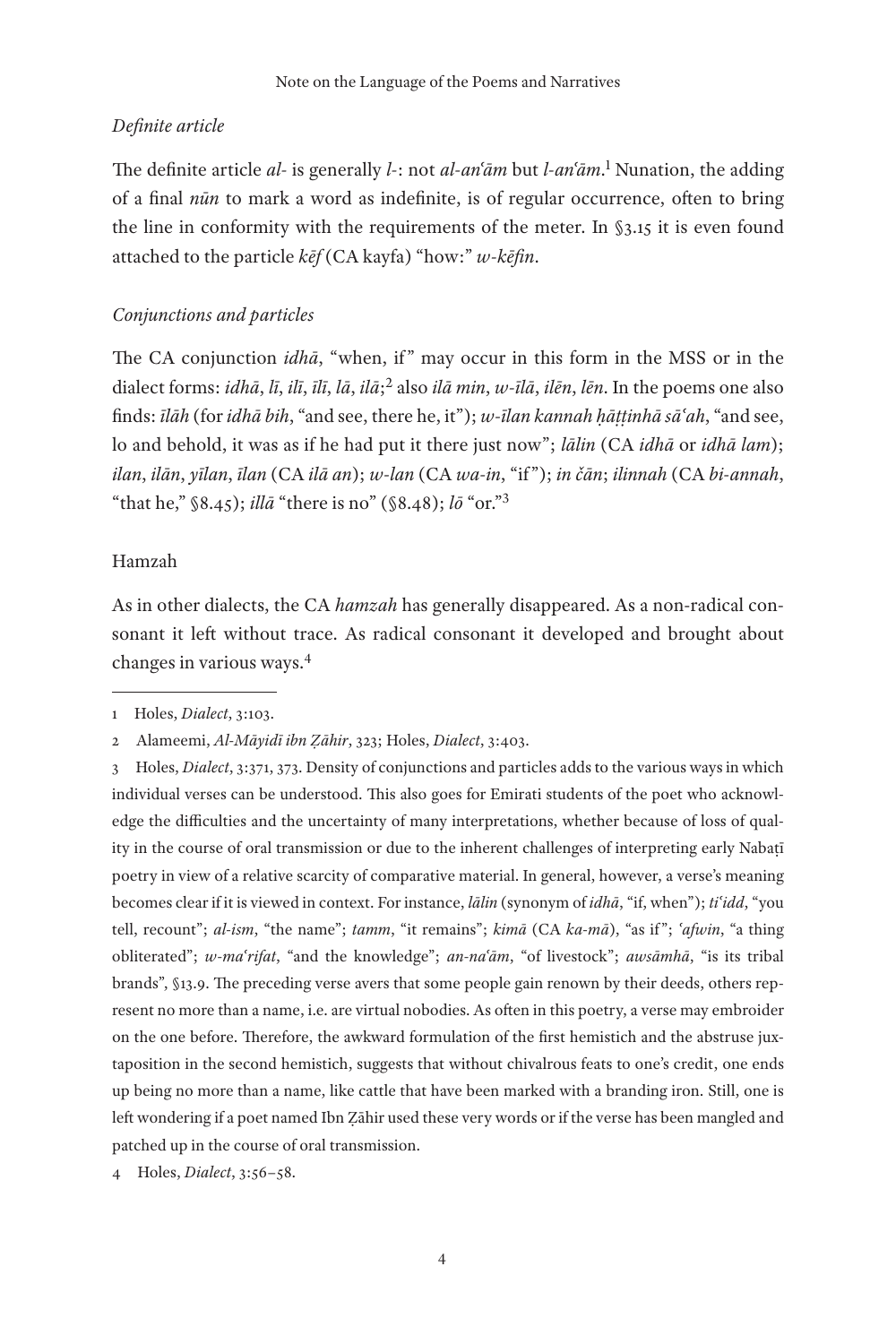#### *Passive verb*

As in Nabaṭī poetry from Najd and other parts of the Gulf, the internal passive ("apophonic") is of regular occurrence, especially in the poems.<sup>1</sup>

## *Sound effects*

The poems abound in assonance, alliteration, parallelism, internal rhyme, and morphological echo.2 The first half of the third poem is conspicuous for a particularly high density of examples: in the second verse: *yighūshin*/*nighūsh*/*ghāsh*; lines four and five: *ar-rimmās*/*tiẓāwalū*/*ẓāl*/*ar-rimmās*/*ẓōl*/*ar-rammās*/*ḥaffāẓ*; verse ten: *misūḥ*/*misūḥ*/ *al-masḥ*; eleven: *ghiḍā*/*liẓā*/*fēḍ*/*ḍaww*; verse thirteen: *hānhā*/*bārid*/*bārid*/*hānhā*; verse twenty: *yṣāfīk*/*ṣāfī*/*yaṣfī*, to mention just a few. It may lend a sing-song quality to the auditory impression and emphasis to intended meaning, such as the throngs of admirers and connoisseurs in verses four and five, and the tears that cannot be stanched by wiping in verse ten. It is a somewhat manneristic aspect of the era's Nabaṭī poetry and may have reached its culmination in the Najdī poetic correspondence of Rumayzān and Rushaydān bin Ghashshām, and Jabr ibn Sayyār in the second half of the seventeenth century. Mostly, this seems part of rhetorical acrobatics, unrelated to semantic content.<sup>3</sup>

#### **Language of the narratives**

To a large extent the foregoing is also valid for the narrative prose.

## *Infix*

Some features do not occur in Ibn Ẓāhir's poetry. One of them is the infix *–in*(*n*) that comes "between an active participle with verbal force and an object enclitic."4 Examples are: *gābḍinnah*; *khādminhā*; *mitḥaddinnah*; *ḥaṭṭinnah*; *mākiltinhā*; *dākkinhā*; *yāyinnah*, "coming to"; *mḥēdinhum*, "he knew them (Banū Hilāl) for sure"; *dāfninnah*, "they buried him"; *imirrah bin Ẓāhir mitḥaddinnah wi-mḥaṭṭinnah fī mikhbāyah*,

<sup>1</sup> Holes, *Dialect*, 3:166–68.

<sup>2</sup> Holes, *Dialect*, 3:453–54. An egregious example is Rumayzān's poem on the rhyme employed in §11: *f-anshabna shadd w-shālhā bi-wshālhā* [. . .] *li-zhābhā w-azbānhā b-ashmālhā* [. . .] *sādāthā wi-ḥmāthā wi-rjālhā* [. . .] *b-āyāthā ḥammālhā wa-'mālḥā*. (Sowayan, *al-Shiʿr al-Nabaṭī*, 408–9).

<sup>3</sup> For numerous examples, see Sowayan, *al-Shiʿr al-Nabaṭī*.

<sup>4</sup> Holes, *Dialect*, 3:20–23.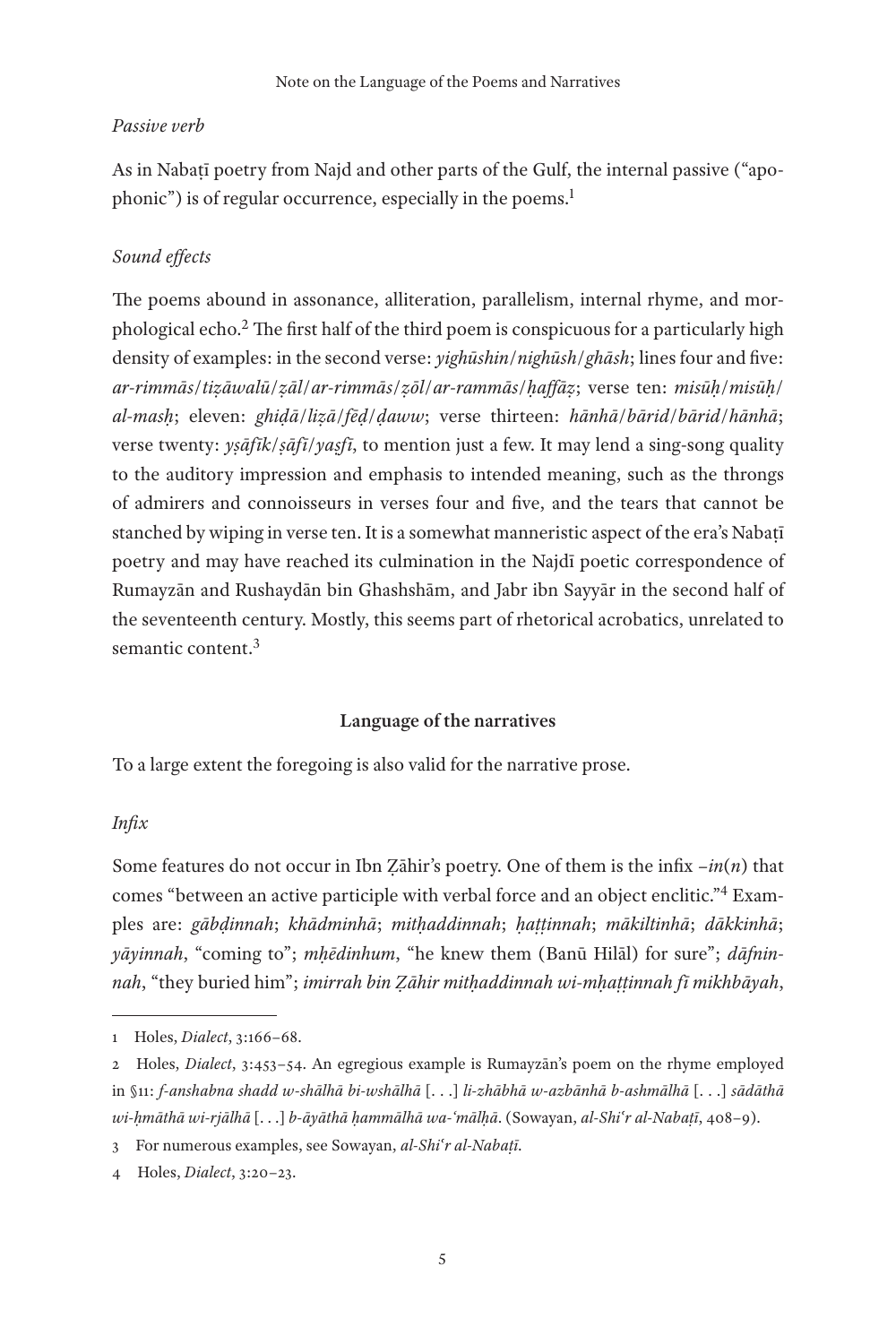"sure as hell, I will challenge (CA *taḥaddā*) Ibn Ẓāhir and stuff him into my pocket";<sup>1</sup> *ʿlūmah mākhdhinhā ʿan ḥayāt ibūyah*, "I received this information about him from my father";2 *mwaṣṣinhum*, "he counseled them; he left them his will" (CA *waṣṣā*, "to counsel"); *illā ʿāṭinhum ẓharah*, "and before they knew, he (lit. "gave them") turned his back on them (CA *ʾaʿṭā*, "to give"). It may resemble a *tanwīn*-ending assimilated with the following preposition *li-* ("for"), as in *mākhdhillah* and *msawwāytillah bakrah* for *msawwāytin lah* lit. "his wages were reckoned to be a camel," i.e. "he paid him by giving him a camel" (*msawwin li*-, "giving as wages").<sup>3</sup>

#### *Consonant reduction*

The narratives show many examples of a regular phonological process in many if not all Gulf dialects: the loss of an unstressed short vowel in open syllable produces an unacceptable consonant cluster which is in turn reduced.4 Alameemi's notation of the recorded narratives shows a prevalence of consonant reduction in geminate verbs and nouns, as in *yiḥuṭhā* for *yiḥuṭṭhā*; *ʿidnā* for *ʿiddnā*, "count us"; *ḥagnā* for *ḥaggnā*, "for us";<sup>5</sup> *w-shal w-rad fī manzilah* for *shall w-radd*, "he packed up and returned home"; *mā bi-ysid* for *sadd*, *yisidd* (CA *sadda*, "to plug, satisfy, meet a need"); *thād w-yā hal Dhān*, "he quarreled with the folks of Dhān" (perhaps a VI pattern verb derived from CA *al-hadd*, *al-hadad*, "rude, menacing language").6 Also, it happens that one of the consonants of a medial doubled consonant (*tashdīd*) is dropped: here with the infix *–in*, *myawzinhā* < *mjawwizhā*, "he gave her in marriage"; *mʿalminhā bi-rūḥah* for *mʿallimha*, "he indicated, marked (the place) himself "; *sibūg mā tḥidhā* for

<sup>1</sup> Alameemi, *Ibn Ẓāhir*, 203.

<sup>2</sup> Alameemi, *Ibn Ẓāhir*, 214.

<sup>3</sup> "In the dialects that have this infix feature (which not all Emirati dialects do) it is an obligatory feature of their grammar (as it is in all the Omani dialects and in the related Baharna dialects of Bahrain and eastern Saudi Arabia). Though it remains to be studied, this usage seems particularly common in the eastern part of the UAE, though it occurs sporadically everywhere. Its occurrence here may depend on where the speakers were from: many of them must have had it in their normal dialects and would have used it in any context at all. There are many examples of it in UAE poetry recorded by Saeed Abu Athera (see Holes, Clive, and Abu Athera, Said Salman, *The Nabaṭī Poetry of the United Arab Emirates*, 2011), including poems where the theme rhyme is *–innah*." (communication of Clive Holes).

<sup>4</sup> Communication of Clive Holes. See Holes, *Dialect*, 3:71–72 for this "consonant reduction."

<sup>5</sup> Alameemi, *Ibn Ẓāhir*, 71–72.

<sup>6</sup> Alameemi, *Ibn Ẓāhir*, 230.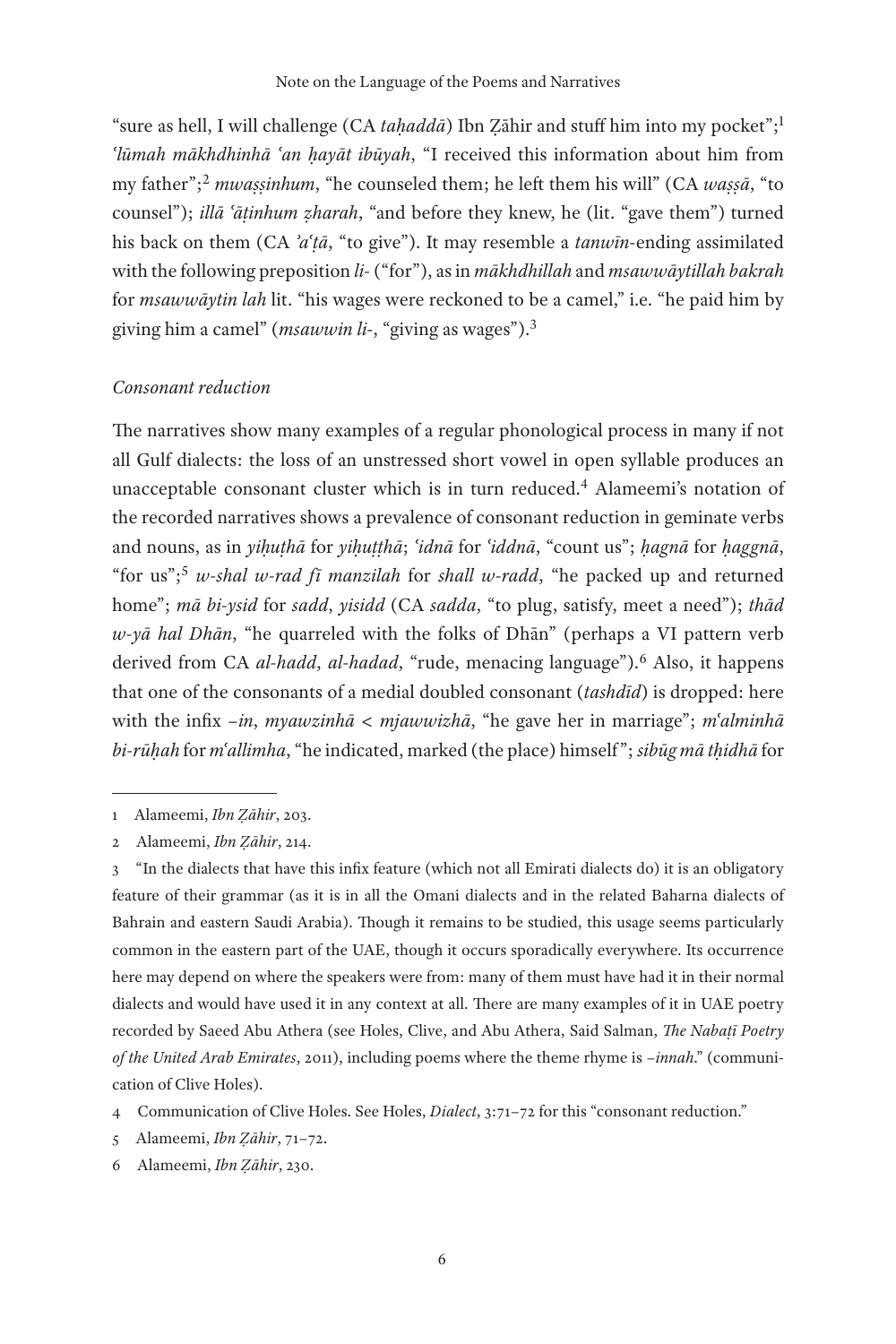*tiḥiddhā*, "she's so fast she can't be caught"; *ydawrūnah* for *ydawwirūnah*, "they search for him" (CA *dawwara*).

#### *Diminutives*

Diminutives occur more frequently than in the poetry: *khṣīṣīn* dimin. of *khaṣṣīn*, "small axe"; *ṣghērūnah* for *ṣighīrah*, "the little girl"; *snībīj* for *sanbūk*, "a common type of ship in the Gulf "; *ṣkhīkhīm* for *ṣkhām*, "charcoal"; *bi-knīdīrah mitṭarrarah*, "wearing a wretched, tattered robe" (dimin. of *kandūrah*, "Emirati long, white shirt, robe").

## *Prefix* b-

As in other Gulf dialects and Najd, the prefix *b-* lends a future sense (also used for volition) to the verb<sup>1</sup> as in *w-bībayyitk bi-ṣ-ṣīniyyah*, "he will put aside food on the tray for you to eat tomorrow"; *bīwaʿʿīk*, "he will wake you up"; *bi-nīh*, "we will come to him" (apparently a progressive reduction *nijīh* > *nyīh* > *nīh*, like *mā tībah*, "you cannot get the better of him," perhaps from *mā tijī bah*).2

## *Vocabulary*

There is a presence of all vocabulary especially associated with the southern Gulf.<sup>3</sup> A few examples are: *rimas*, "to speak," frequently used in the poetry for "to recite poetry in assemblies attended by participants in the oral culture"; *ḥād*, *yiḥīd*, "to remember, know for certain," as in *anā bi-ghēr ḥyād*, "I am not quite sure about it"; *bi-ḥyād*, "for sure," and *ḥayyad* "to be sure"; *ḥayād*, "good memory of something"; *mā aḥīd*, "I have no memory of it, of having heard it"; *shall*, *ishtall*, "to move, carry away"; *tṣawwakh*, *iṣṭakh*, "to listen"; *siḥḥ*, "dates"; *shirwā*, "like, similar to"; *ṭuwī*/*ṭiwī*, "well"; *kandūrah*, "the Emirati long, white shirt, robe."4 Another common verb, not or rarely used in this sense in Najd, is *rām*, *yirūm* ("to be able to, capable of "), as in *mā arūm ashall*, "I cannot carry it, it is too heavy";5 *mā rimt aḥfaẓhā baʿad*, "I have not yet been able to

<sup>1</sup> Holes, *Dialect*, 3:200. In Oman and probably in parts of the UAE, the *b-* prefix it does not (as it does in Bahrain) have a purely "future" or "intention" coloring. In Oman there are many examples of its use for "habitual" (i.e. one form of *realis* meanings) rather than it being purely *irrealis* meanings like future, intention, hypothetical (communication of Clive Holes).

<sup>2</sup> Alameemi, *Ibn Ẓāhir*, 228.

<sup>3</sup> Holes, *Glossary*, xxi.

<sup>4</sup> Holes, *Glossary*, xxi.

<sup>5</sup> Al-Maṭrūshī, *al-Lahjah al-Imārātiyyah*, 160.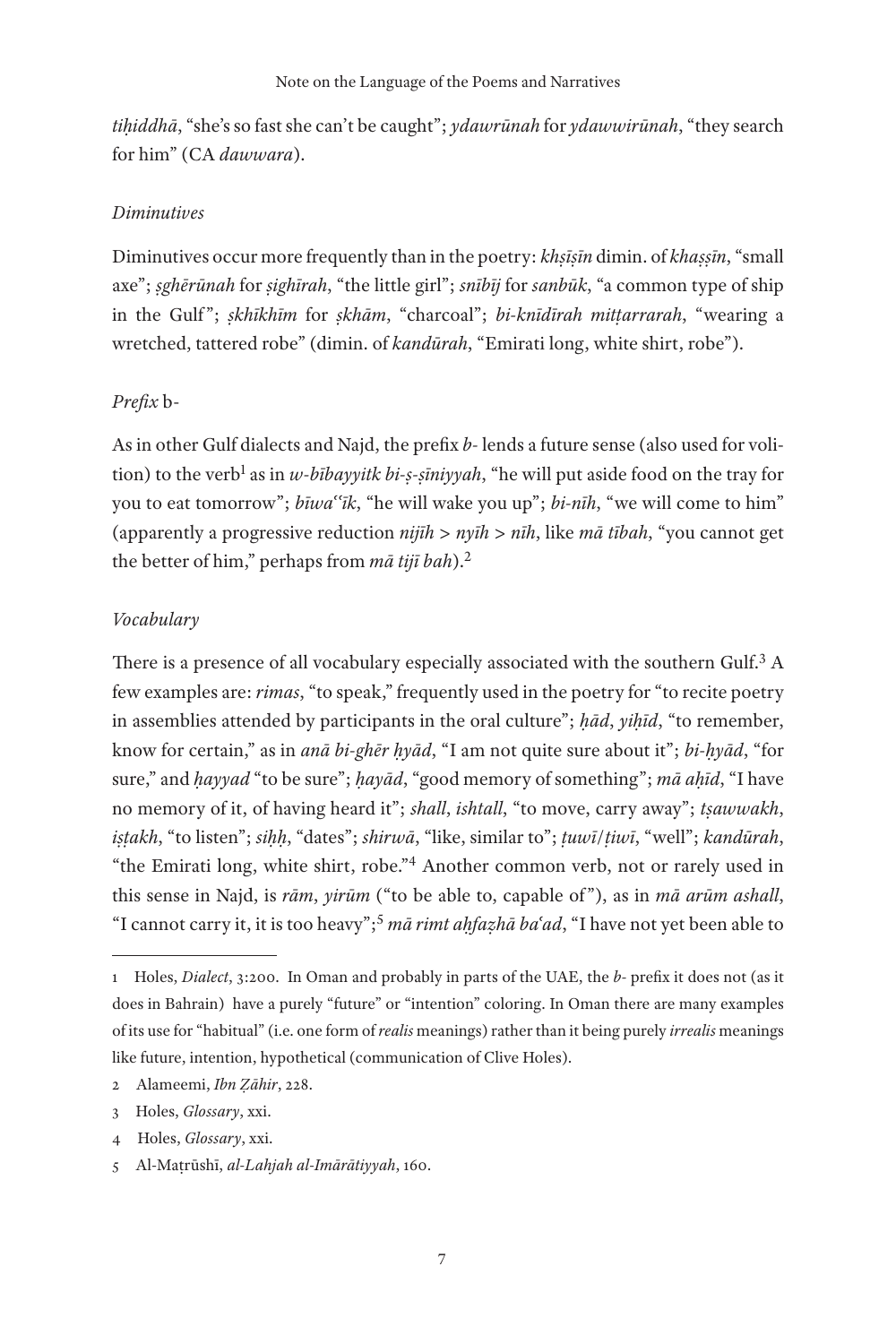memorize it"; *ash-shay illī mā aḥīdah mā arūm armis bah*, "I cannot really say anything on matters I am not absolutely sure about."1

Vocabulary connected with seafaring, fishing, pearling, types of boats, ropes and rigging, rowing, etc. are of rather frequent occurrence in both the poetry and even more so the stories.

## *Particles*

A number of particles occur in the narratives and not, or to a lesser extent, in the poetry. The particle *hab* means "is not" (as CA *laysa*): *huw hab ablam*, "he is not a mute"; and *mā hūb*, "he is not" (< *mā hū bi*-); *mā hūb*/*māhub bintah*, "she is not his daughter"; *imbūnah*, "at first, from the beginning he."2

The text is interspersed with particles, interjections and interrogatives like: *čī*, *čidhī*, "really, is it so, are you serious; like this" (as in *čīh sawwēt kidhīh*, "what now, why did you do this?";<sup>3</sup> *čīh mā ttʿashshā*, "what's the matter, why won't you eat dinner?"); *ijī*/ *iyī*, "approximately";4 *yōm gālū čīh ylāh ar-rayyāl yāy*, "and like that, before they knew the man was coming"; *shay*, "any, at all";5 *illā mā ʿarifhā shigāyil*, "but I don't know what it is like" (CA *shayʾ*, "thing," and qāʾil "saying"), also *ishgāyil*; <sup>6</sup> *mūl* and *imirrah*, "absolutely, absolutely not; completely, immediately";7 *rūḥah* and *ʿumrah*, "himself."

## *Substitution of* ʿayn *for* hamzah

Some features are bound to create confusion if one approaches the dialect from the viewpoint of classical Arabic or another dialect like Najdī. For instance, *ʿajal* may not be related to the verb "to hasten" (CA *ʿajila*) but to *ajal* (CA *ʾajal*, "yes indeed, certainly"), and then may turn into *ʿiyal* as in *mnū ʿiyal shāʿir*, "who, after all, is a poet?"

<sup>1</sup> Alameemi, *Ibn Ẓāhir*, 213; *rām*: "This is the normal verb 'to be able' in rural northern Oman" (communication of Clive Holes).

<sup>2</sup> "*Ma hub* and even just *hub* (without the *mā*) is common for 'not' in the Bedouin descended dialects of Bahrain, and occurs in the rest of the Gulf too; *imbūnah* is also standard in all of Oman" (communication of Clive Holes).

<sup>3</sup> Alameemi, *Ibn Ẓāhir*, 229.

<sup>4</sup> Holes, *Dialect*, 3:101.

<sup>5</sup> Holes, *Dialect*, 3:27.

<sup>6</sup> "In the form *shingāyil*, this is also used in Bahrain. It also occurs in central Asian Arabic, almost certainly taken there by eighth century Omani migrants" (communication of Clive Holes).

<sup>7</sup> See p. 2, n. 1 above.